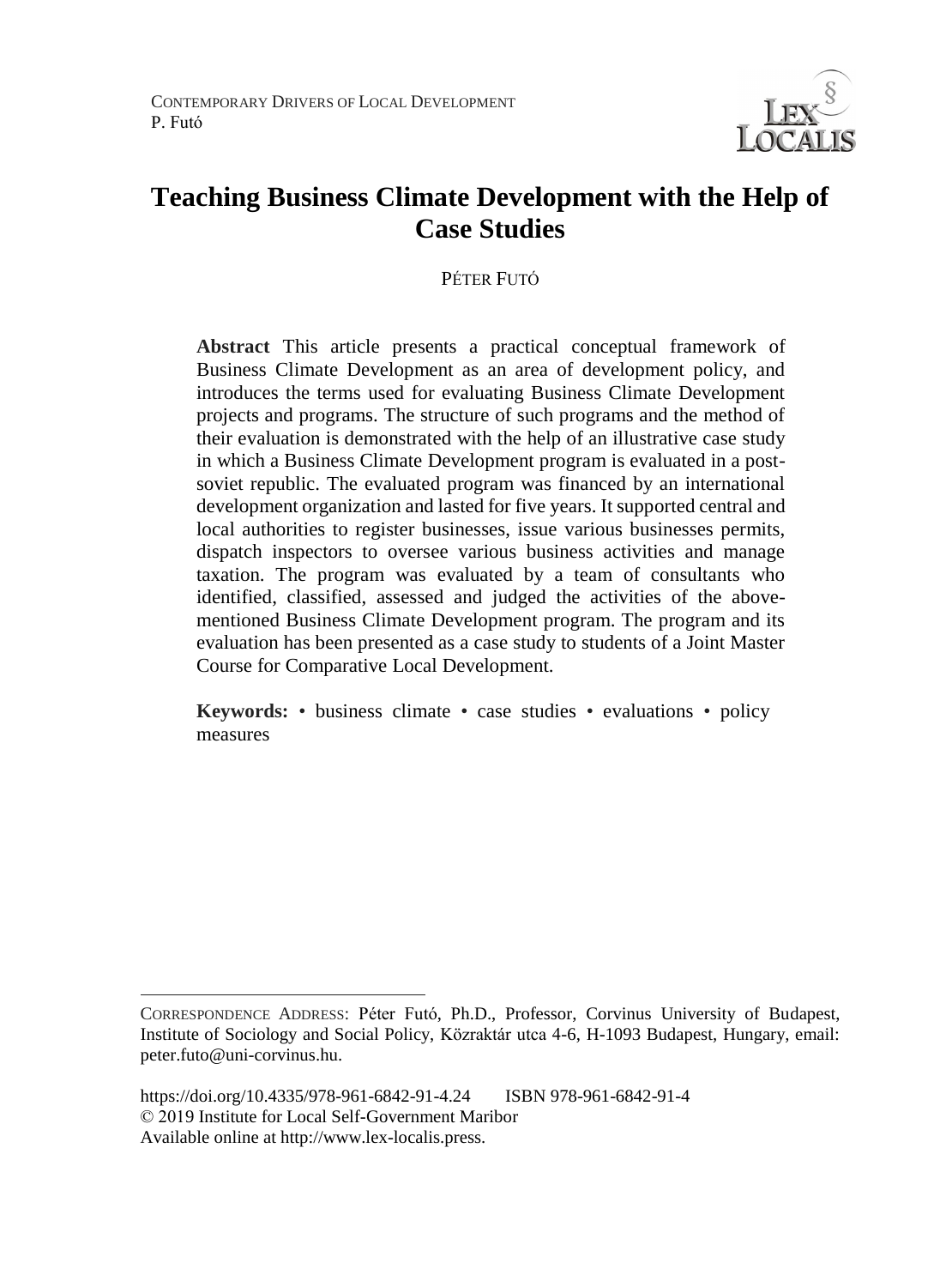#### **1 The business climate and its evaluation: a conceptual framework**

The business climate is the general legal, institutional, economic and social environment of entrepreneurship and enterprises in a particular locality, region or country, comprising of the attitudes of the central, regional and local governments, of financial institutions, labour organizations and non-governmental organizations towards businesses and business activity. A business-friendly environment is demonstrated by the ease of doing business as influenced ...

- By the institutional and regulatory framework of fair competition, employment, trade and taxation;
- By favourable macro-economic constraints such as inflation and economic growth;
- By the wide availability of support offered to businesses by authorities;
- And by the positive attitude of society towards businesses.

Why are business climates more favourable in some countries than others? According to the theory of institutional economics, between-country differences in business climates as a rule are explained predominantly by legal and institutional factors. In particular, the presence of an informal economy is explained predominantly by unfavourable business conditions (Dabla-Norris *et al.* 2005). Within one country the business climates of various regions and settlements may also show significant differences (OECD 2001; Shane 2005). Local variations in business climates are as a rule explained by a wide range of theories that take into consideration differences in inherited economic structure, social capital, social stratification, tradition, and also by centrum-periphery relationships (European Commission 2010). Business climate development is one of the major tasks for local economic development (The Cities Alliance 2007; Swinburn *et al.* 2006).

The business climate has frequently been a subject of comparative research. The business climates of various countries are comparable, and are indeed compared with the help of numerous qualitative studies and various quantitative indicators. One of the most influential quantitative indicators is the "Ease of Doing Business" indicator, which has been determined for a wide range of countries (The World Bank 2008). The components and influencing factors of a business climate have been tackled not only with the help of numerical indicators, but also by qualitatively investigating the impact mechanisms of relevant development programs, supporting projects, and business development regulations in order to evaluate their success or failure.

*Case studies* are qualitative instruments of research which possess high didactic value in development education. Case studies are not only suitable for descriptive purposes but may be used to highlight a preferred contextual framework and, with the use of theories, can be used to explain observed and presented phenomena (Yin 2003). However, research is not the sole area in which case studies may be instrumental: likewise, case studies are excellent ingredients of evidence in consultancy and teaching. Most case studies of business climate development are of the stand-alone type because of the national or local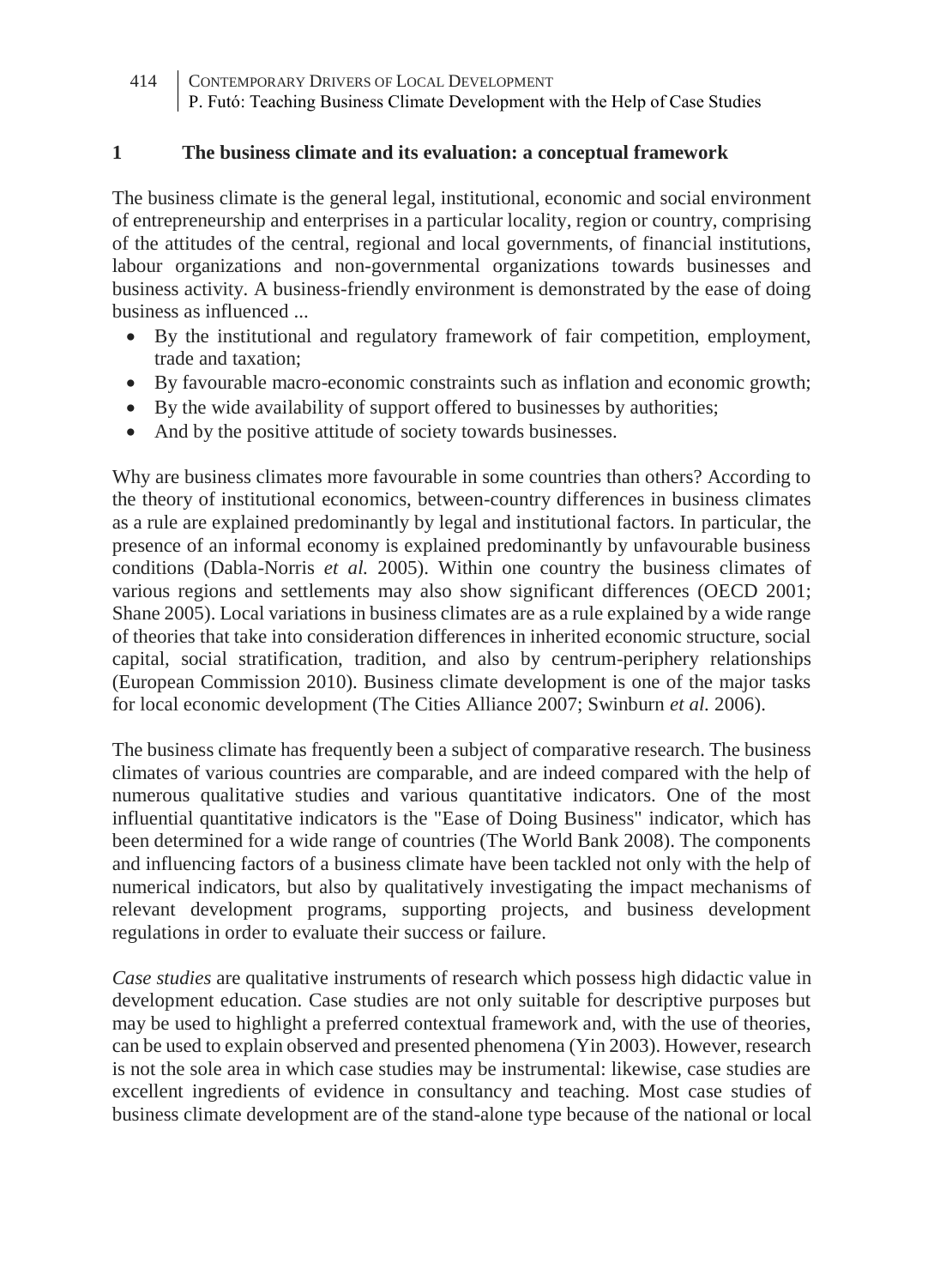limits of interest, or due to difficulties with data collection. Consequently, it is not easy to find comparative case studies, in spite of the fact that comparative case studies are much more suitable for supporting or rejecting certain general hypotheses about the causal mechanisms of policy interventions.

*Evaluations* involve consultancy efforts to assign value to certain policy measures; i.e., to assess whether certain projects, programs, or policies were (or are) successful. Specific measures of business climate development are evaluated according to their contribution to local economic development (OECD 2009). In particular, case studies of project evaluations are frequently used in teaching about local development to demonstrate how a selected policy area – in this case, business climate development policy – functions in a particular country. Additionally, students of local development, when writing their dissertations, frequently choose project and program evaluation as the preferred genre.

# **2 The case-study program**

*The evaluation project*. <sup>1</sup> The following case study relies on experiences from a real-life consultancy effort. The consultants prepared an interim<sup>2</sup> evaluation of a business climate development program in a post-soviet republic in 2014. The evaluation took place when the program under evaluation had already lasted for seven years, and was still ongoing. The evaluation project lasted for two months. The team of evaluators consisted of four consultants (three international consultants and one local) and was delegated by an independent private consultancy.

*The evaluated program.* The beneficiary of the program under evaluation was the government of the case-study country. The program was financed by a developed country in the framework of a bilateral development agreement, and implemented by an international development organization. The first wave of the program ran from September 2007 to June 2013 with a budget of nearly five million USD. At the end of the first wave of the program (in 2013) the donor country decided to extend it by another one-and-a-half years and contributed to the budget an additional more than one million USD.

*Policy areas.* The evaluated program promoted business climate development reforms in the case-study country in the following policy areas:

- 1. The initial registration of businesses;
- 2. The issuing of permits to businesses;
- 3. The implementation of business inspections by government authorities;
- 4. The simplification of taxation; and
- 5. The modernization of agricultural governance.

*Aid delivery mechanisms.* According to the conceptual framework of the evaluation, the activities of the evaluated project were implemented with the help of four so-called "Aid Delivery Mechanisms," including: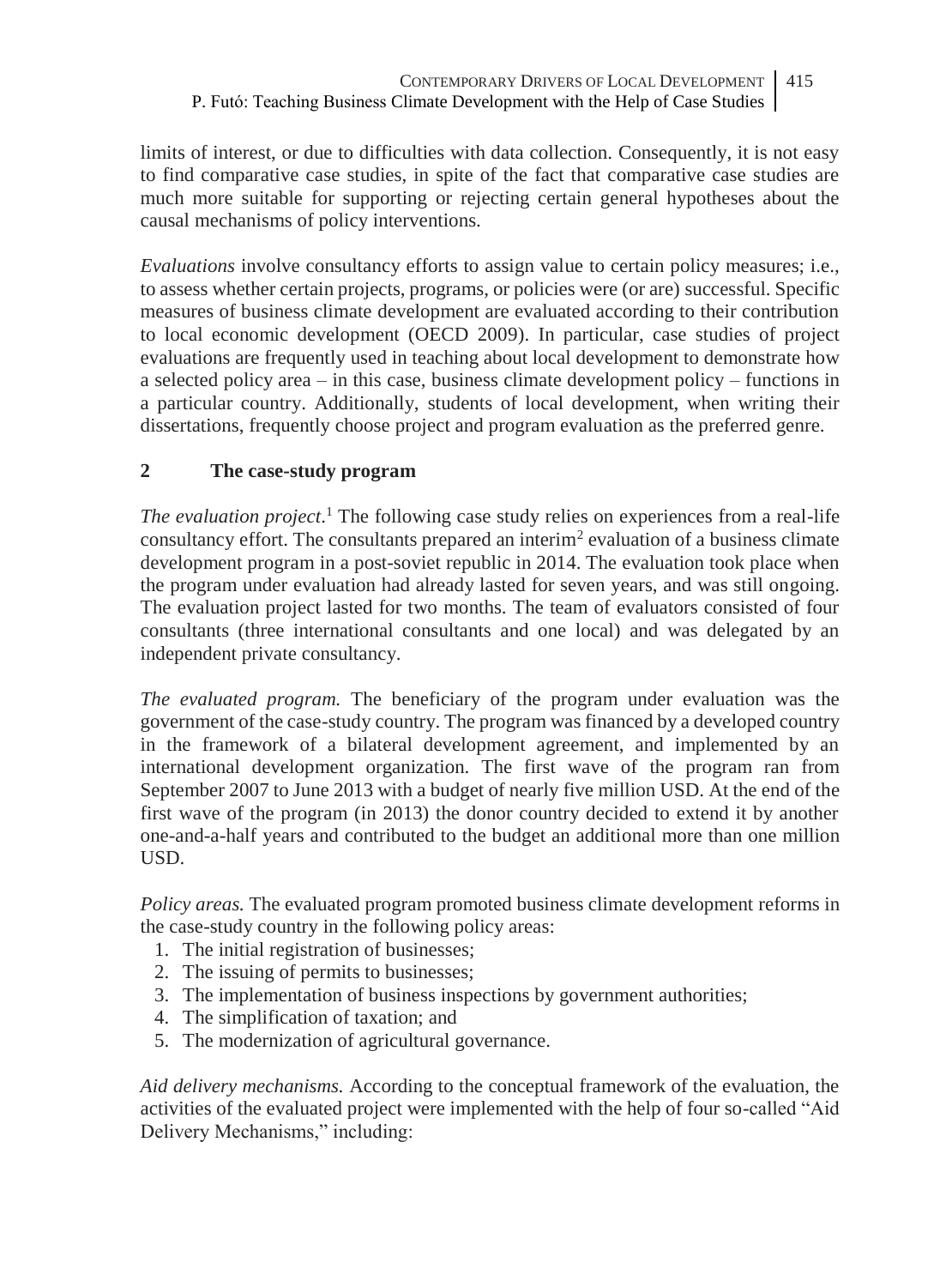- 416 CONTEMPORARY DRIVERS OF LOCAL DEVELOPMENT P. Futó: Teaching Business Climate Development with the Help of Case Studies
- "Monitoring and Research" (e.g. implementing business surveys and analysing them using statistical methods, providing quantitative and qualitative studies about small business development).
- "Promotion of legal changes" (e.g. lobbying government agencies for businessfriendly regulations and supporting such measures with know-how and study trips).
- "Capacity building" (e.g. providing technical assistance to government agencies, creating web portals, drafting regulations and providing services that facilitated the membership of the beneficiary country in various international bodies).
- "Awareness Raising" (e.g. workshops and training courses for NGOs and for associations of entrepreneurs).

The evaluation covered the program's activities in the above five "policy areas," as detailed in the above four "aid delivery mechanisms".

The evaluators used the following traditional qualitative evaluation criteria:

- Relevance (coherence with stakeholder needs and government policies);
- Effectiveness (delivery of planned results):
- Impacts (direct and indirect effects of program activities on the targeted policy areas and on beneficiary institutions); and
- Sustainability (the capability of program outcomes to survive for several years).

A traditional fifth criterion, efficiency (program delivery model, value-for-money, timeliness, etc.), was dropped due to the lack of time for gathering and validating financial data.

The evaluators were requested to assign quantitative indicators, or so-called Evaluation Rankings, to each of the four "aid delivery mechanisms" and to each of the five "policy areas". Evaluation Rankings ranged theoretically from "Highly Unsatisfactory" (numerical value = 1), "Unsatisfactory" (2), "Fair" (3), and "Satisfactory" (4) to "Highly Satisfactory" (numerical value  $= 5$ ). For the purposes of the present article, the actual ratings are not relevant, but their justification may be enlightening, because:

- They demonstrate the various important factors and components of a business climate;
- They indicate by what "aid delivery methods" these components are addressed by the measures of specific "policy areas;"
- They suggest what instruments can be used for developing the business climate of a particular country.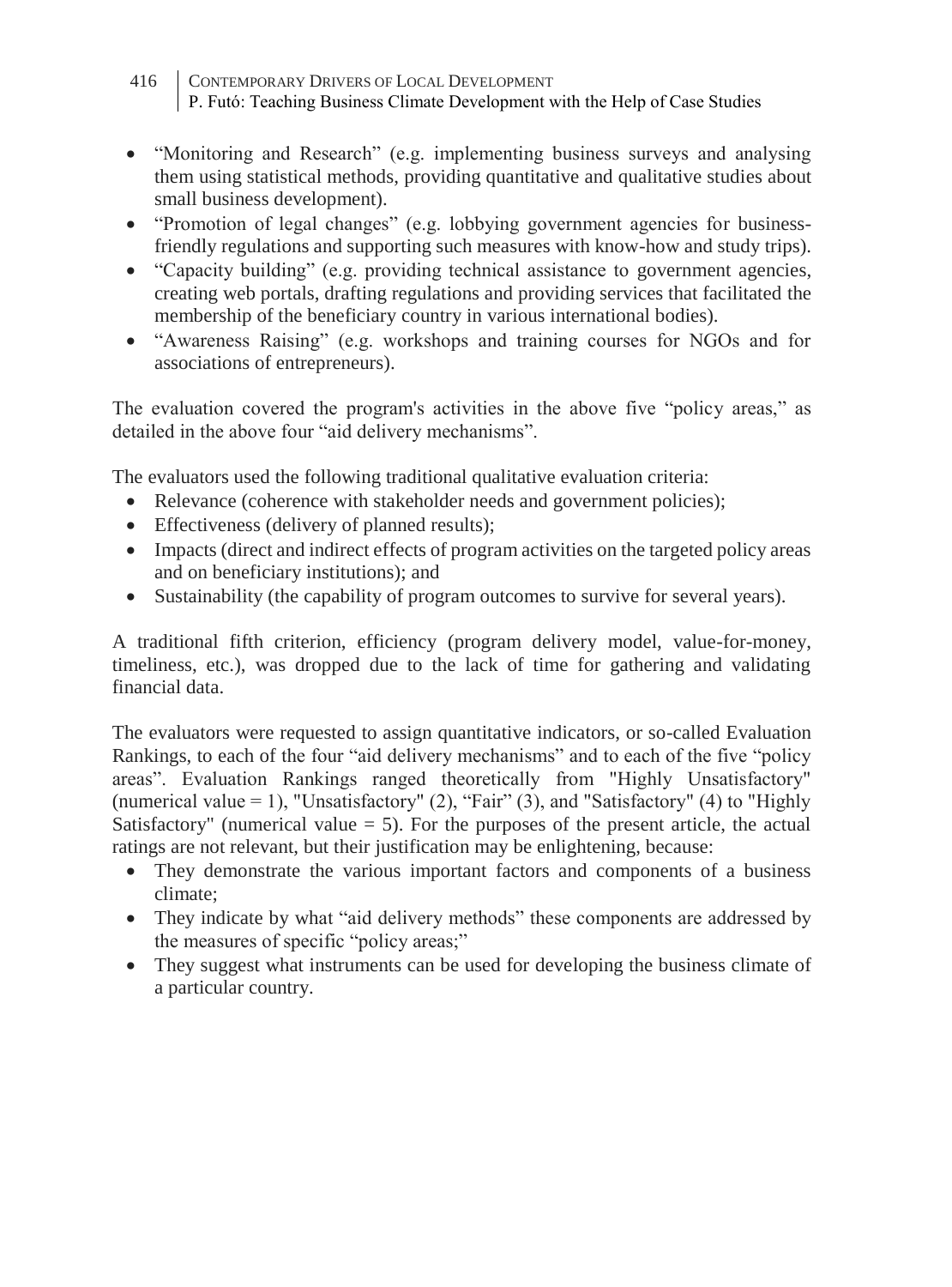*The main information sources* of the evaluation were:

- Desk research; i.e., analysis of internal program documents, of the online- and paper-based deliverables of the program, and of documents provided by the beneficiaries;
- Interviews undertaken with the expert staff of the evaluated program; and
- A number of personal interviews with government officials, international donors, national experts, private sector representatives, businesses, social and labour organizations in the case-study country.

## **3 Comparative overview of the business environment in the case-study country**

The case-study country is rich in natural resources, but according to national plans its economy must be diversified by developing entrepreneurship in the service, manufacturing, trade and agricultural sectors as well. In the few years preceding the evaluation, the case-study country had made moderate progresses in improving its business climate. However, compared to some neighbouring countries the country had lagged behind in various business areas. The comparison was made feasible with the help of the yearly "Ease of Doing Business" indicators and related sub-indicators.

During the years preceding the evaluation, several independent experts had assessed the business environment of the case-study country, and the reports were available online. The general opinion of these independent experts was that the country was not fulfilling its own potential in terms of entrepreneurship development, the readiness of firms to grow, and their innovative activity. Business surveys implemented by the evaluated program and also by other projects showed that business-people in the country perceived serious obstacles to doing business, such as the lack of financial resources, regulatory deficiencies, and their interactions with courts.

An analysis of the recent "Doing Business" indicators compiled by the World Bank (2014) enabled the evaluators to compare the business climate of the case-study country with that of its neighbouring countries. During the preceding years, the case-study country had implemented some decisive reforms in a few areas: for example, business registration had been simplified. However, the same Doing Business rankings showed that the complex regulatory areas where the intervention and co-operation of numerous ministries and subordinated authorities were needed still required new approaches and reforms.

The relevant professional literature recommended implementing reforms in a wide range of policy areas, such as:

- Competition policy;
- Taxation;
- Anti-corruption policy;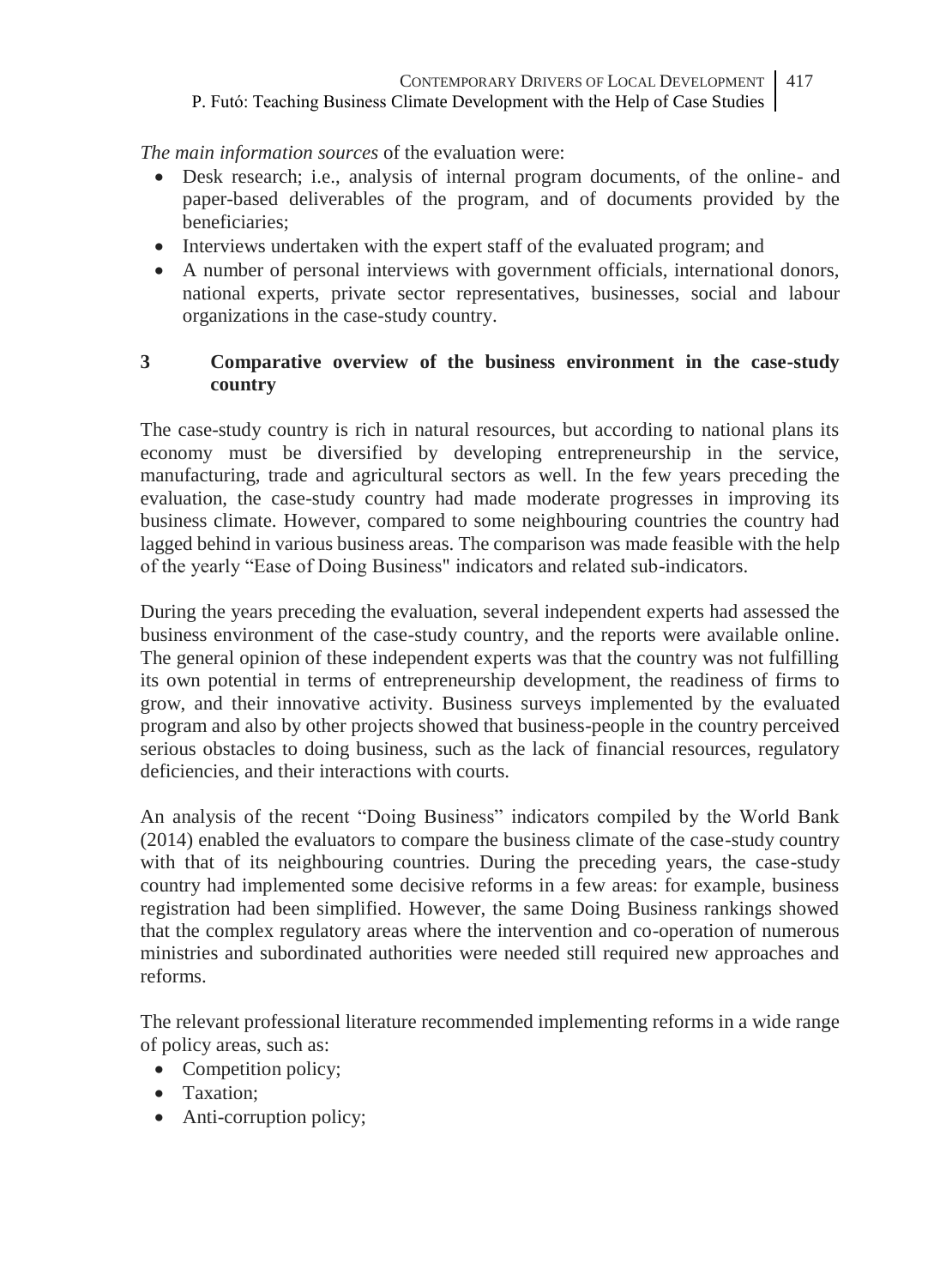- 418 CONTEMPORARY DRIVERS OF LOCAL DEVELOPMENT P. Futó: Teaching Business Climate Development with the Help of Case Studies
- SME financing:
- Governance of permits, with special respect to the simplification of construction permits;
- Governance of inspections;
- Property registration;
- Foreign trade; and
- Resolving insolvency.

### **4 Activities of the evaluated program by policy area**

The activities of the evaluated program can be sub-divided into distinct groups of deliverables according to the policy areas that were relevant for business climate development. The ease of doing business in a particular country depends on a multitude of factors. The following description illustrates the multi-dimensional and multidisciplinary components of a business climate and the wide variety of policy measures available for its development.

*Business Registration.* Previous business surveys that assessed the needs of entrepreneurs revealed that in the case-study country prior to 2007 the administrative burdens and insecurities associated with business registration constituted a serious obstacle to small business development. By 2007, the government had decided to modernize the registration of new enterprises. At that time registration took one or two months and involved the completion of thirty administrative procedures, including obligations towards the register of companies, statistical authorities, and various sectoral inspectorates (labour, fire prevention, food safety, etc.). The evaluated program supported the respective efforts of the government using a wide range of deliverables to simplify business registration. Program experts did research on comparable business registration systems worldwide and submitted discussion papers about best applicable practices for business registration. Moreover, the program also organized study tours for officials to countries with well-functioning business registration systems. Subsequently, reform of this policy area followed and the government set up a countrywide network of "One Stop Shop" offices and an e-government system for business registration.

*Permits and Licenses* issued for businesses by local and central government agencies are very important ingredients of the business environment. The needs assessment survey of 2007–2008 had shown that there were some 230 types of administrative procedures associated with the permits and licenses in force. Such a complexity of obligations constituted a serious obstacle to entrepreneurship development in the case-study country. Research indicated that this thick interface between business and government was infected by corruption and favouritism and was causing administrative burdens and insecurity to businesses.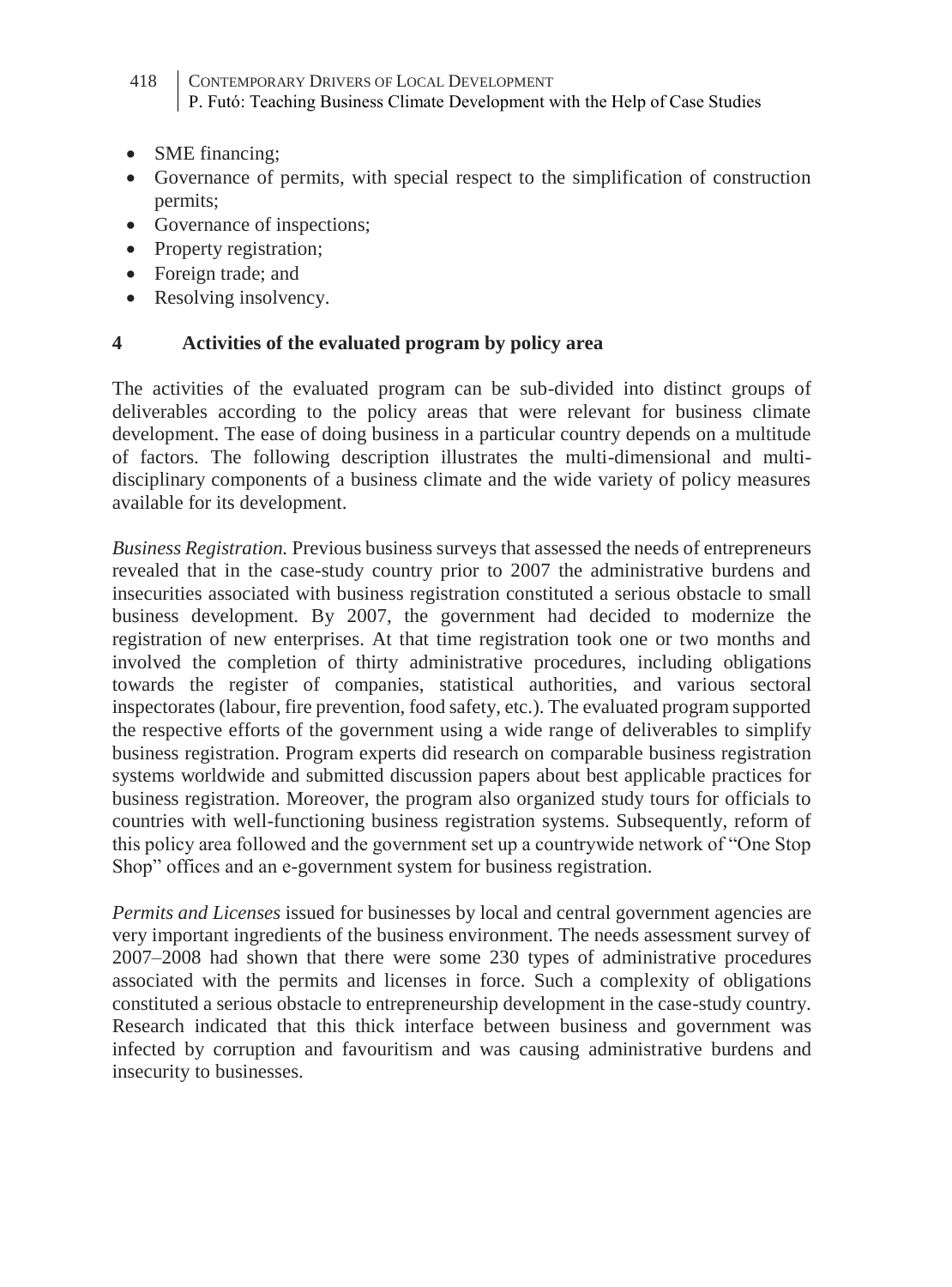In order to achieve the aims of the program, the capacity building of the respective stakeholder organizations had to be supported by lobbying efforts. During the first years of the program, its experts had co-operated with the respective sectoral line ministries to reform the field of permitting and supported them with know-how, dissemination events (e.g. workshops), and subsidized study tours of government officials. However, the reform of permits did not progress as quickly as expected. Therefore, at a later stage, the program changed its target group within the government and identified a different network of government agencies that was closer to high-level political decision makers. As a result, the business-friendly messages of the program were more likely to receive attention. However, one of the compromises that the experts of the program had to make was that the range of permit areas to be reformed had to be limited, and could not include the crucially important area of construction permits.

Nevertheless, program activities in the area of permits and licenses resulted in ...

- Some legal reforms;
- The launch of an e-permits webpage;
- The organization of awareness-raising conferences; and
- The dissemination of several brochures about permits.

*Business Inspections reform.* Previous research into small business development in the case-study country had repeatedly shown that inspections implemented by labour-, fire prevention-, veterinary- and other government agencies constituted obstacles to entrepreneurship development in the country. The evaluated program successfully lobbied high-level policy makers and various sectoral government agencies to improve the legal framework of inspections. Various aid delivery instruments were implemented, such as inviting specialized consultants to hold training courses, research, publications, study tours, the provision of legal and IT advice, and website development.

Importantly, the above efforts culminated in the critical support given to the drafting of the Inspection Law of July 2013. This law has considerably reduced and limited the arbitrariness of inspections. In particular, the scope of business functions that inspectors were entitled to control was limited, the fines issued by inspectors were more thoroughly regulated, and the timing of inspections was also reformed by limiting the occurrences of unannounced, unexpected inspections. Moreover, the law resulted in the establishment of an e-government website (an "E-registry of inspections") which has made inspection visits more transparent, predictable, and provided accountability and supervisory mechanisms for the respective government bodies. In particular, the program has engaged with the Labour Inspectorate Service, the State Fire Safety Inspectorate, and the State Veterinary Service, and has helped to introduce international best practices for inspections. Moreover, the evaluated program has compiled checklists for inspectors and drafted guidelines for risk-based inspection.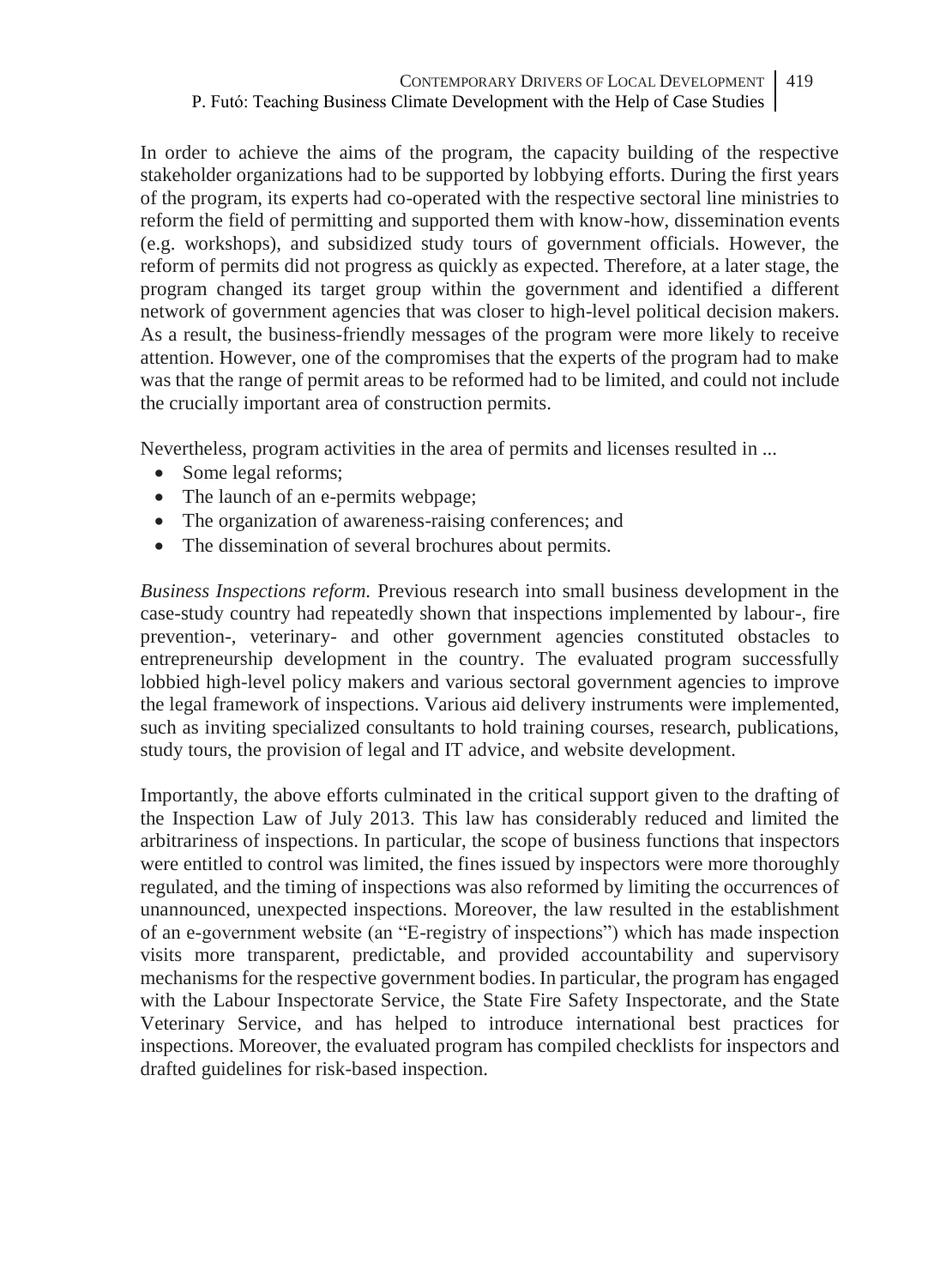*Taxation* is a crucially important policy area for business climate development. The administrative burdens associated with taxation as well as the level of tax burden are major components of the business environment. The program offered technical assistance to the government in the relatively narrow policy area of transfer pricing. Transfer pricing refers to rules and methods for pricing cross-border transactions between various national subsidiaries of international enterprises. Countries with transfer pricing legislation generally follow the OECD Transfer Pricing Guidelines for Multinational Enterprises and Tax Administrations. These rules allow tax authorities to fight money laundering and tax evasion by adjusting prices of products, services, and tangible and intangible property in the case of cross-border transactions within the same multinational firm. With the help of the technical experts assigned by the program, the government of the case-study country obtained the necessary know-how about exchanging tax policy information according to internationally agreed methodology.

*Agriculture* is the biggest sector of the economy of the case-study country, besides the extraction of raw materials by the mining sector. Therefore, improving the business environment of farmers was very relevant for meeting the objectives of the program. The program offered two components in this policy area: (a) seed certification, and (b) value chain analysis.

- The modernization of seed certification was implemented through various technical assistance activities that contributed to the simplification of the associated administrative procedures and accelerated the application of best international practices. Although seed certification is a relatively narrow area within agricultural policy, its reform has impacts on food safety, environmental management, and on the subsidization of agricultural entrepreneurs, among other areas.
- The other deliverable of the program in relation to agricultural policies was the elaboration of value chain analysis models. Value chain analysis is a method which helps to identify market failures in subcontracting-supplier relations, and identifies promising areas of investment, thereby improving the competitiveness of selected products. The program established such models for the horticultural sector, thereby enhancing the export potential for the fresh fruit and vegetable products of the casestudy country.

### **5 Aid delivery mechanisms applied by the evaluated program**

*Monitoring and research of the SME sector.* The advisory activities of the program were based on a series of surveys that assessed the needs of local businesses. The surveys were based on the professional compilation of policy-area-specific questionnaires and on good and feasible sampling strategies. In particular, a 2012 survey of the awareness of businesses about the e-registry of inspections served for both the purpose of needs assessment and impact assessment. Additionally, experts from the program prepared legal analyses and policy assessments and published studies.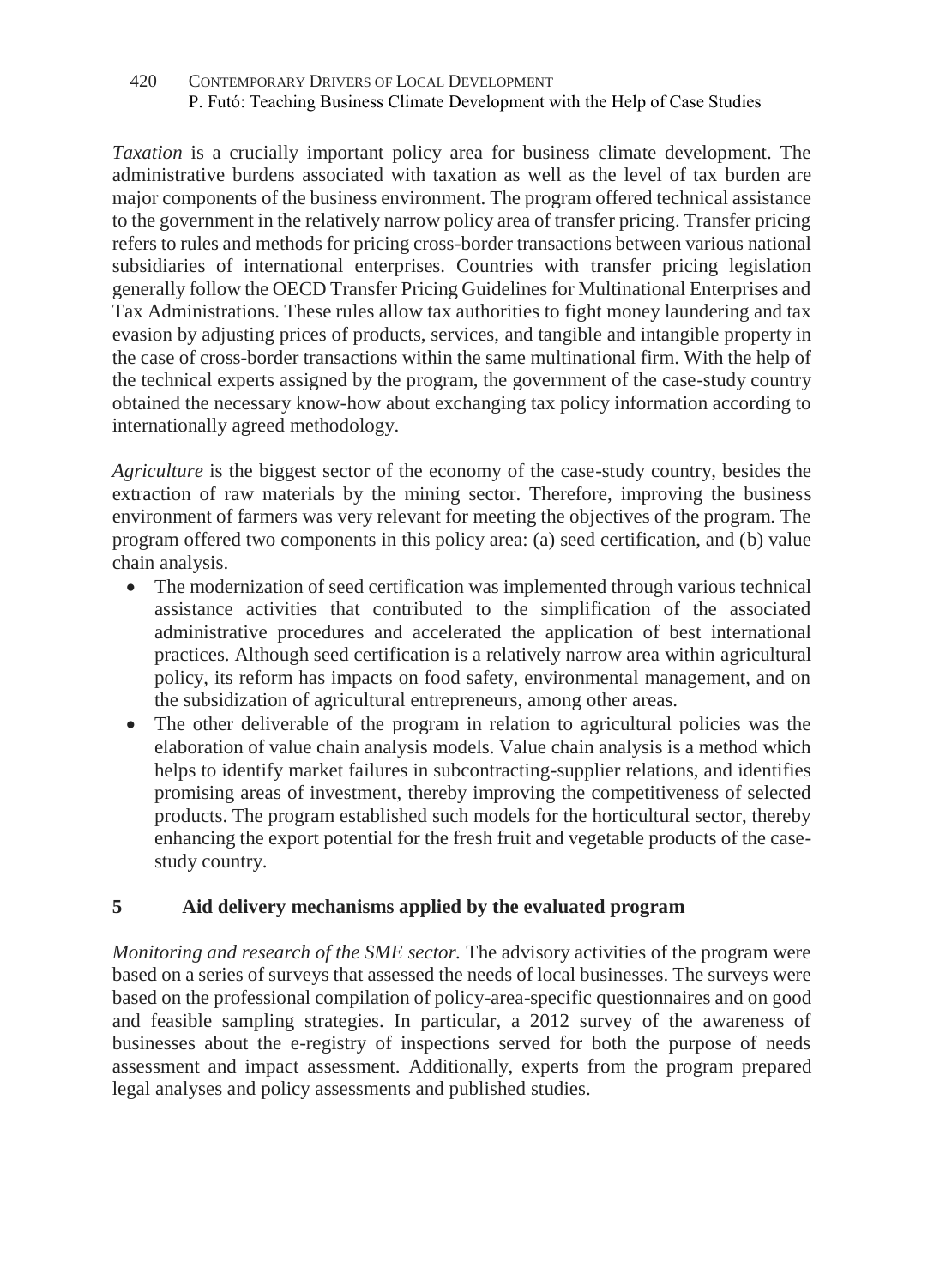*Promotion of legal changes.* The evaluated program intervened with regulatory agencies for the purpose of reforming certain rules that were perceived as disadvantageous to the business sector. For each selected policy area, the program engaged with one (or more) governmental counterpart institution to obtain commitment for the intended reform. The relevant advocacy activity was supported by legal drafting, by offering technical expertise to government agencies, and by organizing thematic public-private consultations. The success of such lobbying activities depended to a large extent on the co-operation of the counterpart beneficiary organizations. Some government agencies – e.g. inspectorates in certain sectors – were more open to applying business-friendly international best practices, while others eagerly guarded every bit of their administrative and controlling power. The project was coordinated with the activities of some donor organizations that were active in the case-study country. These organizations co-operated with each other in promoting various legal changes on behalf of small- and medium-sized businesses.

*Capacity building for institutional development.* The evaluated program assisted a wide range of counterpart government agencies in applying international best practices, by setting up e-government websites, by setting up awareness-raising websites, by publishing and disseminating various brochures about the legal and institutional changes promoted by the program, by funding and organizing study tours for staff of government agencies and other stakeholders, and by organizing consultations with business associations.

*Awareness-raising*. The evaluated program organized a wide range of workshops and training courses for the staff of the relevant government agencies, for associations of entrepreneurs, NGOs and other organizations.

### **6 Conclusions and recommendations of the evaluation**

The overall judgement of the program was positive, especially when considering the fact that the results of the program had been achieved in a difficult administrative context. In this particular setting, the term "difficult" means that some government agencies were not interested in or were even opposed to reforms. In spite of this, the program delivered satisfactory results overall, which not only benefited the business sector of the case-study country, but also involved the building of trust and goodwill at the highest level of government.

The evaluators recommended improving the business environment of the case-study country by engineering reforms that produce higher quality regulations and well-trained, committed regulators. It was also recommended to continue the activities of the program by extending its advisory-advocacy functions. In particular, it was recommended that the project offer professional help to the government in the policy area of improving regulation. This involves efforts to establish administrative processes for systematically reviewing and updating regulations, and, if necessary, phasing out obsolete regulations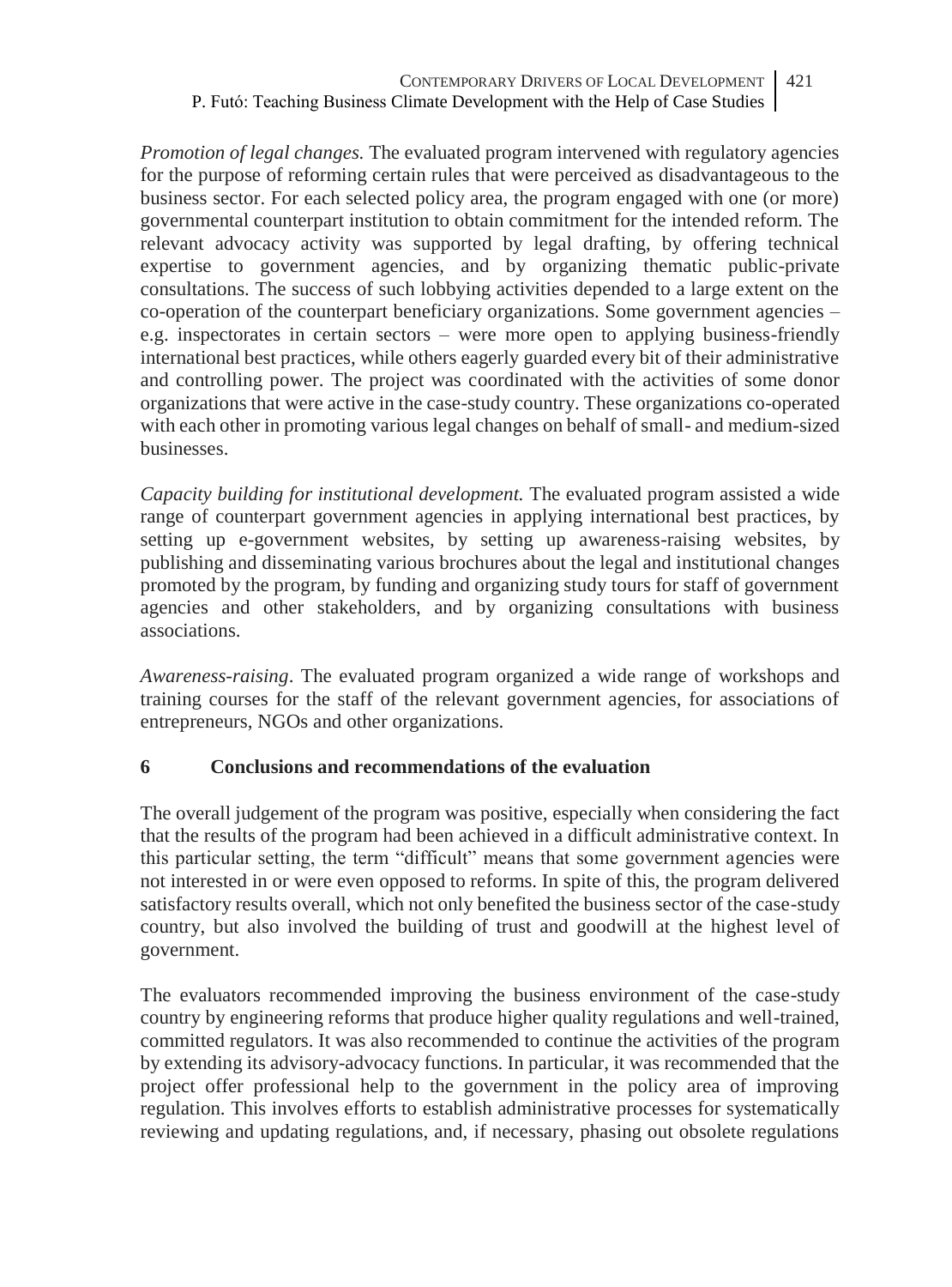by taking into consideration evidence about their impacts on businesses. An important tool for taking such a systematic approach to better regulation would be advocating for the introduction and application of regulatory impact assessment within public administration.

#### **7 Didactic conclusions**

Evaluations can be readily used for educational purposes. Case studies of development consultancy activities such as project and program evaluations may serve as useful illustrations of development policy measures. Stand-alone (single-country) case studies of business climates may serve as useful evidence for demonstrating the structure of business climates in a particular country, region or settlement. Such case studies may highlight the constituent factors of the business environment and identify the policy measures for improving and eventually reforming the business climate. Comparative case studies are more suitable for generalization and for delivering lessons that can be learned and used in other territorial units. If the investigation covers two or more comparative territorial units, than it is possible not only to reveal ...

- How certain policy interventions work; but also
- Why under certain circumstances the investigated policy intervention has succeeded or failed.

#### **Notes:**

<sup>1</sup> Throughout this article the evaluation effort is called a "project," while the aggregate of the evaluated activities is called a "program".

2 Interim evaluations differ from ex ante evaluations and ex post evaluations in relation to their timing: in the case of interim evaluations the development project which is the subject of the evaluation is ongoing at the time of the evaluation.

#### **References:**

- Dabla-Norris, E., Gradstein, M. & Inchauste, G. (2005) *What Causes Firms to Hide Output? The Determinants of Informality*. IMF Working Paper No. 05/160 (Washington: International Monetary Fund).
- European Commission (2010) *Cohesion Policy Support for Local Development: Best Practice and Future Policy Options*. *Final Report* (brussels: European Commission), available at: https://ec.europa.eu/regional\_policy/archive/consultation/terco/cp\_support\_local\_dev\_en.pdf (March 15, 2019).
- OECD (2001) *Best Practices in Local Development* (Paris: OECD), available at: https://www.oecdilibrary.org/docserver/9789264193369-

en.pdf?expires=1551107296&id=id&accname=ocid177527&checksum=4F124AEC1D7BEC 95F81443678A9CC9AD (March 15, 2019).

OECD (2009) *Implementation Guidelines on Evaluation and Capacity Building for the Local and Micro Regional Level in Hungary. A Guide to Evaluation of Local Development Strategies* (Paris: OECD), available at: http://www.oecd.org/cfe/leed/42748783.pdf (March 15, 2019).